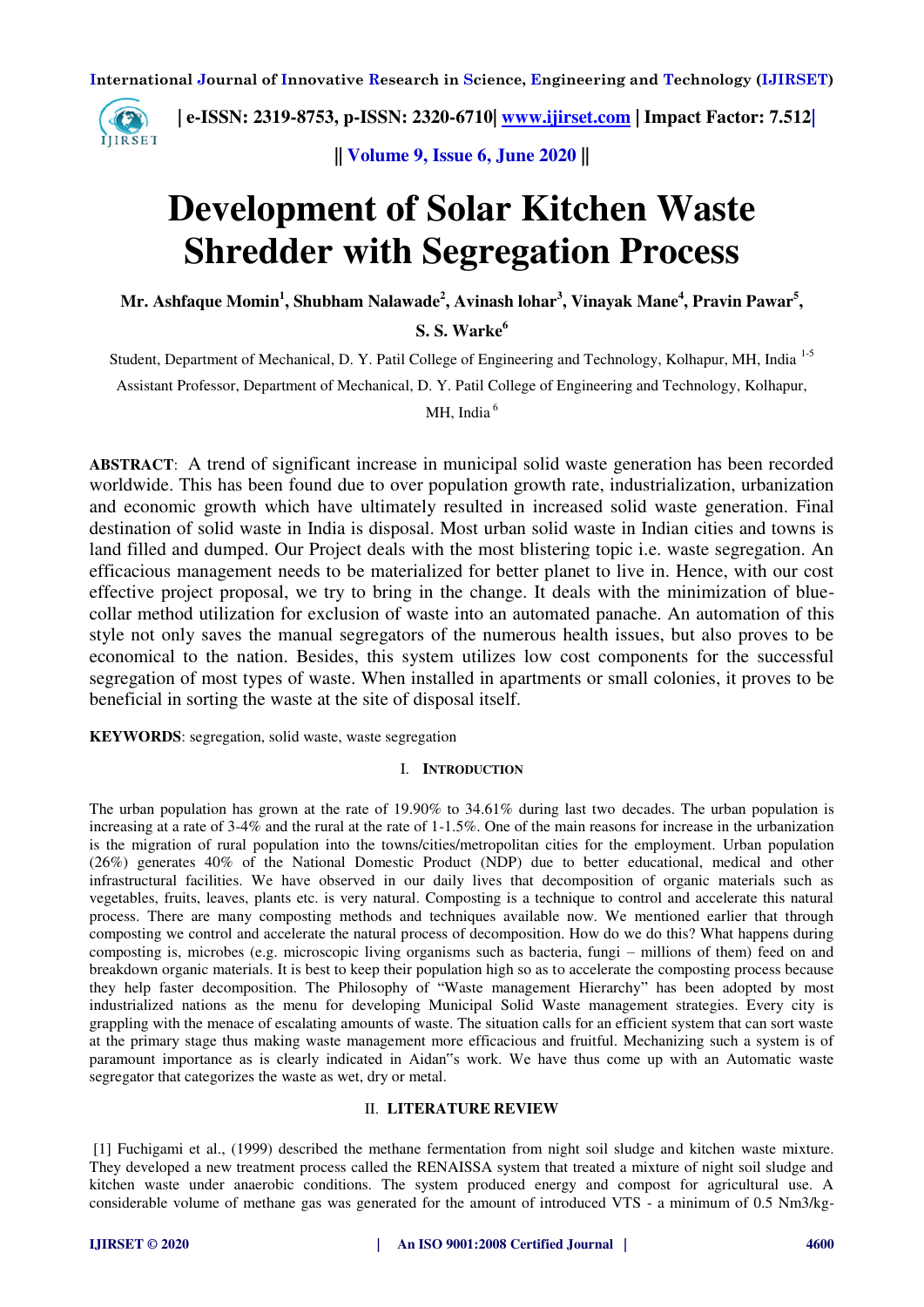

 **| e-ISSN: 2319-8753, p-ISSN: 2320-6710| [www.ijirset.com](http://www.ijirset.com/) | Impact Factor: 7.512|**

### **|| Volume 9, Issue 6, June 2020 ||**

VTS. The two-stage fermentation system designed in-house exhibited satisfactory processing performance. Compost produced from the residue of the methane fermentation process exhibited a superior fertilizer effect compared to the dried somatic cell fertilizer employed as the control.

[2] Chang and Hsu (2008) explained the effects of compositions on food waste composting. The objective of this work was to provide a method of predicting important parameters (composting time, highest temperature, final and lowest pH values, cumulative CO2 evolution, and percentages of material losses) that characterized the composting process of synthetic food waste in terms of weight fractions of protein and fat. Experimental results showed that the final products of all 12 experimental runs passed multiple maturity tests. Quadratic equations by the multiregression analysis were also developed for quick estimation. The models were tested for real kitchen waste and the agreements between experimental and predicted results were fair. Quantitative models developed in this work are limited within the composition ranges and properties of synthetic food waste.

[3] Vipin Upadhyay, Jethoo A. S, Poona M. P, (March 2012) studied solid waste collection and segregation: to implement proper waste management, various aspects have to be considered such as: source reduction, onsite storage, collection and transfer, Processing, and Disposal. Solid waste may be defined as generation of undesirable substances which is left after they are used once. They cannot be reused directly by the society for its welfare because some of them may be hazardous for human health. Covering of various vegetables, fruits and cooked material facilitate proliferation of various group of microbial flora, which may be pathogens. The solid Waste management appears to be inadequate and needs upgradation. The solid waste has to be disposed of scientifically through sanitary landfill and recyclable portion of the waste should be salvaged. Segregation of recyclable material would also leads to reduction in quantity of solid waste for final disposal.

[4] Murlidhar gangwani, (2019) - "a comprehensive study on waste segregation techniques": In this research paper author studied that various ideas proposed for proper waste segregation. Since a stabilized system is needed for preventing harm caused to the environment due to improper disposal. The study shows that mainly IoT based techniques are mostly used for waste segregation but the cost of implementing IoT based system is very high. To make a cost-effective solution, Artificial Intelligence and Machine Learning based system can be developed for automating the process of waste segregation with maximum efficiency and low cost.

[5] Ashish a. Mishra, (Jan 2014) - "solid waste management": In this research paper author studied the waste disposal system of yavatmal where waste disposal is done by two methods which are composting and landfilling. Composting:- It is done by vermin composting of any type of biodegradable wastes such as hotel refuge, biodegradable portion from residence and commercial market, vegetable waste, leaf litter, etc. Size of each vermin composting rack is 6.12 m X 1.52 m X 0.6 m made up of steel. It requires two month. Land filling:-Waste is stored on the top of the hill in 5 acres area. All inorganic material is used for the land filling and dumping. This research shows that the maximum proportion of refuse caused by food and garden wastes, proportion of the reuse caused by food and garden wastes, second highest was paper and the third highest was inert material. Percentage of Plastic carry bags was higher, where glass, ceramic and metals were nearly equal with each other.

Findings from literature review and scope:

The various study on waste shredders was done. Here in some papers they have developed the waste shredders which can separated the dry and wet waste. Also in some paper the authors had written about the waste composting. After studying the above papers it is found that very less work is done on waste shredders which seperates the waste as wet dry and metal at lower costs. In our paper we are doing the same.

#### Problem Definition:

The food wasted took resources to make. It used up huge amounts of water, land, and fertilizer only to be tossed in a landfill. The food in landfills decomposes and emits methane, a poisonous greenhouse gas. Food waste is a huge problem, but it is possible to cut it down for the economy and the environment.

The workers get frustrated while separating the food waste as it makes more Adour smell.

The food waste also consumes more space if it is not managed properly.

Managing waste requires more workers at different stages which increases the labour cost.

#### III. **OBJECTIVES**

To study the waste generation in various sources like hotels, household etc.

To design and develop portable operated shredder

To design and develop segregation system

To separate solid waste for shredding process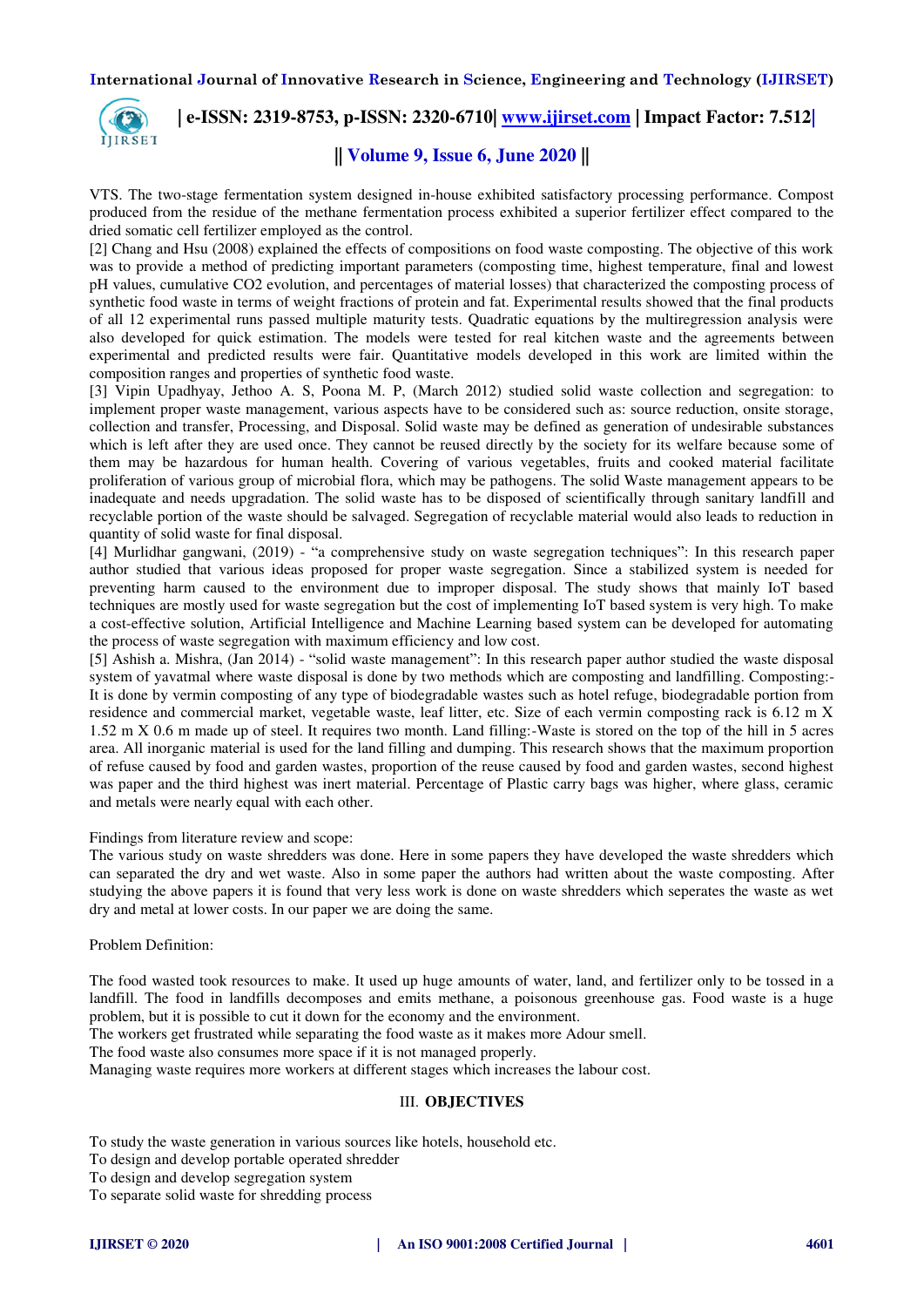

## **| e-ISSN: 2319-8753, p-ISSN: 2320-6710| [www.ijirset.com](http://www.ijirset.com/) | Impact Factor: 7.512|**

### **|| Volume 9, Issue 6, June 2020 ||**

#### IV.**METHODOLOGY ADOPTED FOR THE STUDY**

a) To identify types of kitchen waste to shred

b) To determine the physical characteristics of kitchen waste

c) To design and develop portable operated shredder

d) To design and develop segregation system

e) Actual fabrication of prototype and installation of prototype.

f) Validation, Trials and Performance Testing of prototype. Required necessary changes in prototype. Final testing of prototype.

#### V. **MARKET SURVEY**

Thus to achieve our goals we have studied various waste generating sources. The data is tabulated below:

| Sr  | <b>PLACE</b>         | <b>DATE</b> | <b>PEOPLE</b> | WASTE PER DAY (Kg) |
|-----|----------------------|-------------|---------------|--------------------|
| No. |                      |             |               |                    |
|     | Kisan Hotel Kolhapur | 25/7/2019   | 270           | 40.5               |
|     | House                | 26/7/2019   |               | 3.6                |
|     | Haripriya Complex    | 30/7/2019   | 64            | 28.8               |
|     | Govind Mess Kolhapur | 3/12/2019   | 60            | 24                 |

This wastage increases as per persons.

We also studied the following issues in each of waste generating sources and concluded to shredder this waste so we can use this for various applications according to the waste, the wet waste can be used in biogas plants while the plastics and other recyclable materials can be reused.

#### Segregation of waste:

The waste dumped in community bins is a mixed type of waste, i.e. all types of waste biodegradable, recyclable, inert & non- biodegradable waste is found in one bin, which become very hard to manage. Following table shows Varity of waste material generally found in a dustbin.

#### Frequency & efficiency in waste collection:

In most of the cities, waste collection occurs as often as once per day. But areas with a high density of small retail shops, slaughter houses, meat, fish and vegetable markets, hotels, restaurants & urban areas where storage space is limited, Community bins regularly overflows due to heavy dumping of the waste. The frequency of collection and transportation of wastes is not satisfactory in those areas. There is lack of adequate number of containers on each street corner, at several places of densely populated street. The slum and pavement dwellers do not have access to proper services and hence dispose their waste in the public spaces like roads, drains or railway tracks. Hawkers contribute to littering of roads. Community bins are not properly placed or not at a point on the edge of a region which is easy to use & accessible to both generators and collection vehicles.

#### Man force:

Solid waste management involves number of labourers in different stages, right from collection to disposal of waste. Those labourers are generally not fully trained about the proper procedure, information regarding equipment's, use & maintenance of equipment. They are also unaware about the health hazards caused by unhygienic handling of waste. Lack of education and training severely limits collection and transfer services in the cities. The lack of coordination and overlapping of responsibility among agencies and different levels of local governing bodies involved in waste management also contribute to the problem.

#### Equipment's:

In most of the cities, the design, location and capacity of community bins is not appropriate both in terms of population they serve and quantity of waste generated in the area of their location. Further the provided bins are not in proper working condition. Damaged Community bins or open Community bins attract the stray animals in search of food, which result in the messy place around the bin & cause severe health hazards.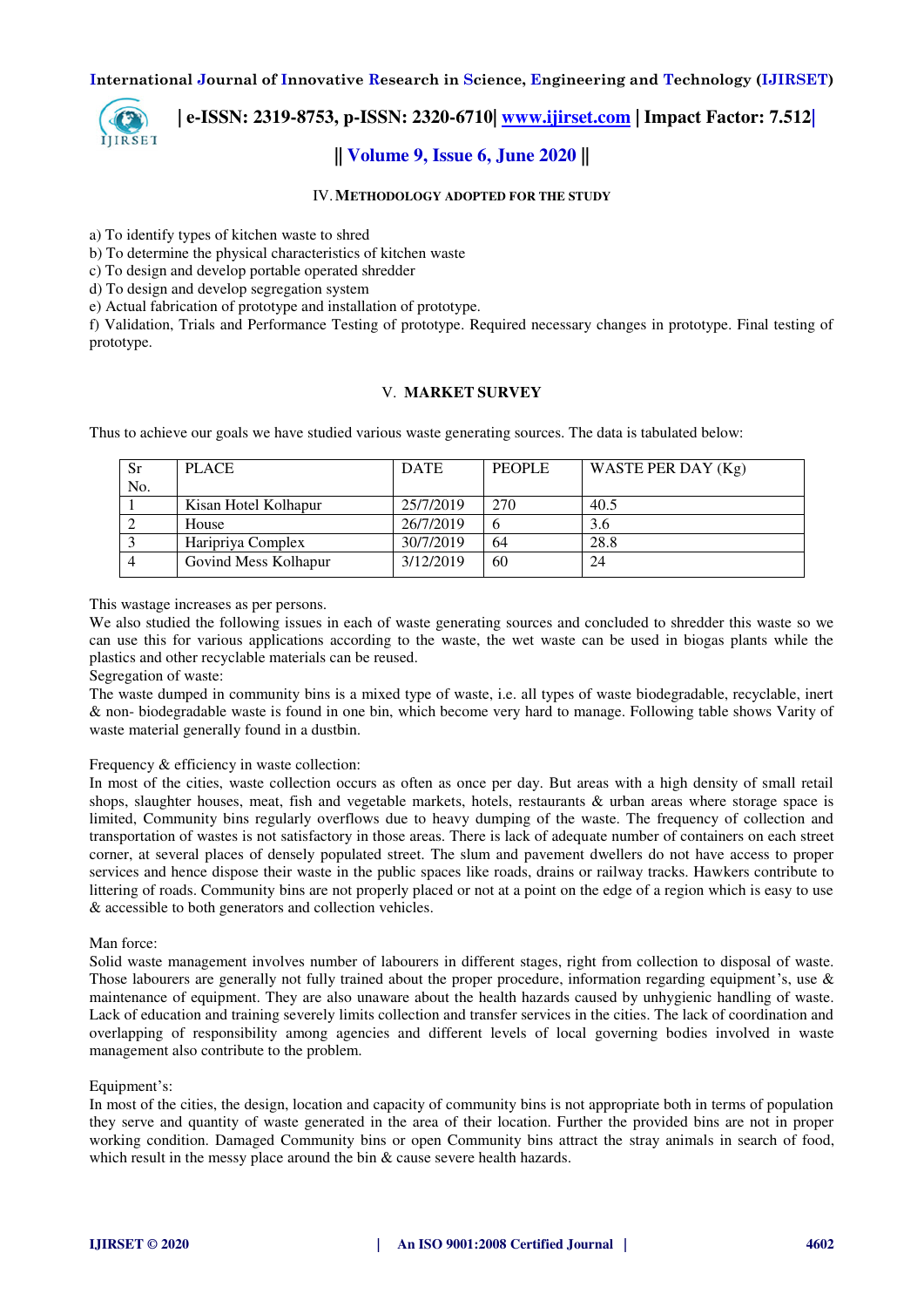

 **| e-ISSN: 2319-8753, p-ISSN: 2320-6710| [www.ijirset.com](http://www.ijirset.com/) | Impact Factor: 7.512|**

**|| Volume 9, Issue 6, June 2020 ||** 

Impacts:

Direct handling of solid waste can result in various types of infectious and chronic diseases, with the waste workers and the rag pickers, being the most vulnerable. There are some occupational hazards associated with waste handling like Skin and blood infections resulting from direct contact with waste, and from infected wounds. Eye and respiratory infections resulting from exposure to infected dust. Cause infectious diseases that are transmitted by flies feeding on the waste & some chronic diseases like cancers resulting from exposure to dust and hazardous compounds. Some accidents like chemical burns also occur. The unhygienic use and disposal of plastics and its effects on human health has also become a matter of concern. Colour plastics are harmful as their pigment contains heavy metals that are highly toxic. Some of the harmful metals found in plastics are copper, lead, chromium, cobalt, selenium, and cadmium. Stray animals eat vegetable, food material along with plastic carry bags, which are used for dumping. Through this heavy metals enters in food chain. Improper waste dumping also leads to Soil Pollution, Water Pollution, and contamination of foods. It also increases the Propagation of flies.

#### VI.**DESIGN OF SHREDDER**

The components of the project are listed below  $\Box$  Hopper

- 
- $\mathsf{L}$  Rack & Pinion
- $\mathrel{\sqsubset}$  Permanent Magnet
- $\perp$  Blower (DC Fan)
- $\perp$  Arduino
- $\mathsf{L}\;$  Arduino expansion Shield
- $\mathsf{L}$  Motor Driver
- | IR Sensor
- $\mathsf{L}$  Conveyor Belt
- $\perp$  PVC pipe roller
- $\perp$  DC Motor (12 Volt)
- $\mathsf{\perp}$  Relay

The materials used for the fabrication of kitchen waste shredder, the quantity and cost of materials used are presented in Appendix I. The materials used were M.S. sheet, M.S. angle (L), M.S. shaft (EN-8), bearings, cylinder, pulley, motor and other miscellaneous materials.

| <b>COMPONENTS</b>        | <b>MATERIAL</b>  |  |
|--------------------------|------------------|--|
| Inner Cylinder           | M.S Sheet        |  |
| Hopper                   | Mild Steel       |  |
| Outer Shell              | Mild Steel       |  |
| Dc Motor                 | Low Rpm          |  |
| Solar Panel              | 36 Cell          |  |
| Power Supply             | 12 V And 7 Amps. |  |
| Inner Cylinder           | M.S Sheet        |  |
| <b>Charge Controller</b> | 12 <sub>V</sub>  |  |
| Shaft                    | M.S.             |  |
| Bearing                  | 6004             |  |

Shaft:

Diameter of shaft: 19mm Diameter of outer cylinder=65mm Diameter of inner cylinder=85mm Height of weld=5mm Clearance between weld & inner cylinder=5mm Threads are made by, Electric arc welding with pitch=10mm Depth of threads=5mm No. of strip fitted on shaft=7strips Distance between two strip=150mm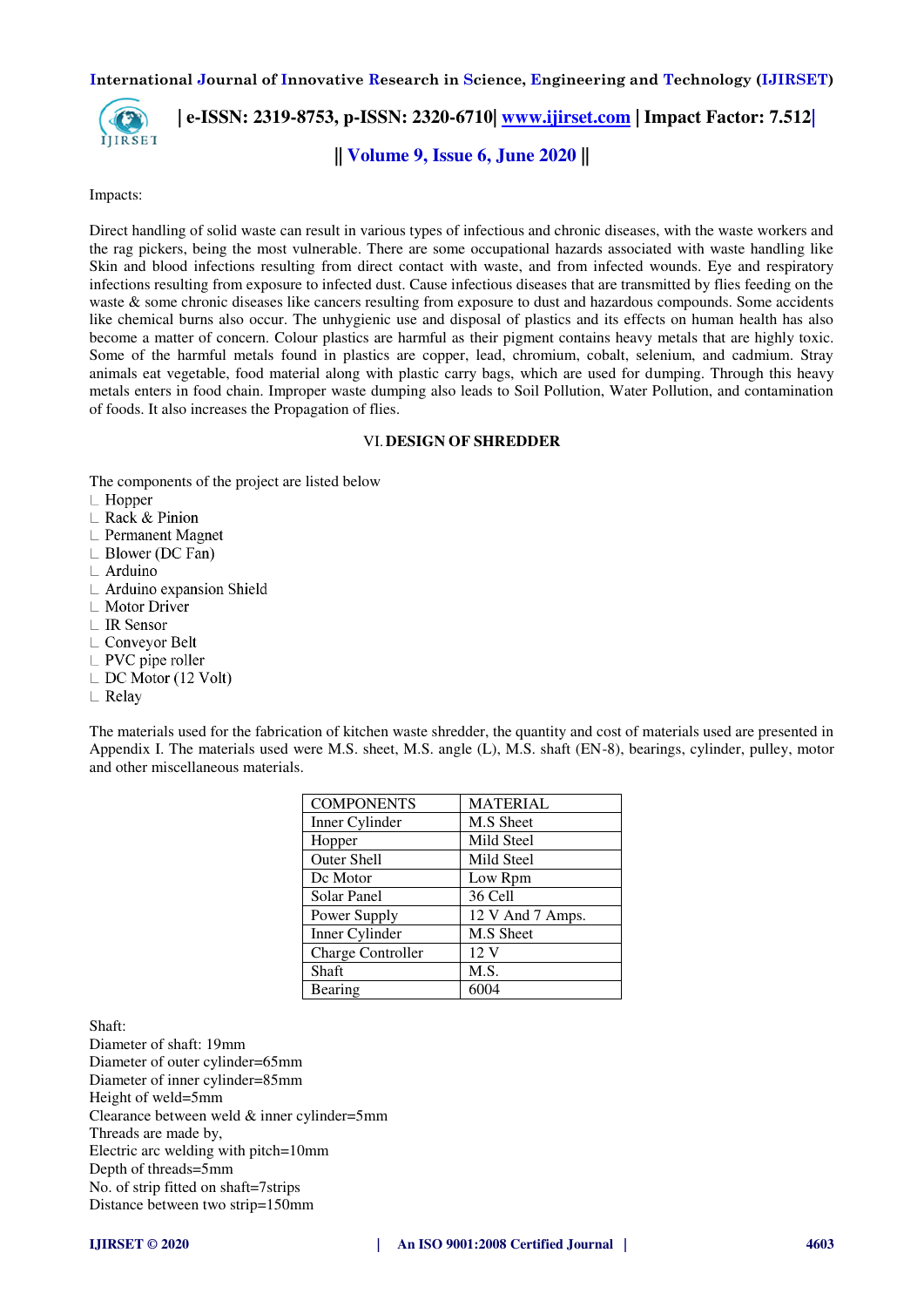

## **| e-ISSN: 2319-8753, p-ISSN: 2320-6710| [www.ijirset.com](http://www.ijirset.com/) | Impact Factor: 7.512|**

**|| Volume 9, Issue 6, June 2020 ||** 



Dimensions of leg: Height of legs=200mm Width of leg=50mm Length of leg=600mm Thickness=6mm



Bearing dimensions: Outer diameter of shaft=19mm  $P= 60 \times \square \times \square 10106$ P= 60×60×30000106 L10=108mill.rev C=P× (L10)1/3 C=1800.63× (108)1/3 C=8574.96N Bearing no. is 6004 selected. Quantity =2no. Outer diameter of bearing=42mm Width =10mm

Hopper:

170mm length of sheet metal with 6mm thickness.



Dimensions of box: Length of box=600mm Width of box=300mm Height of box=450mm Shaft=20mm No. of strips fitted on shaft=7strips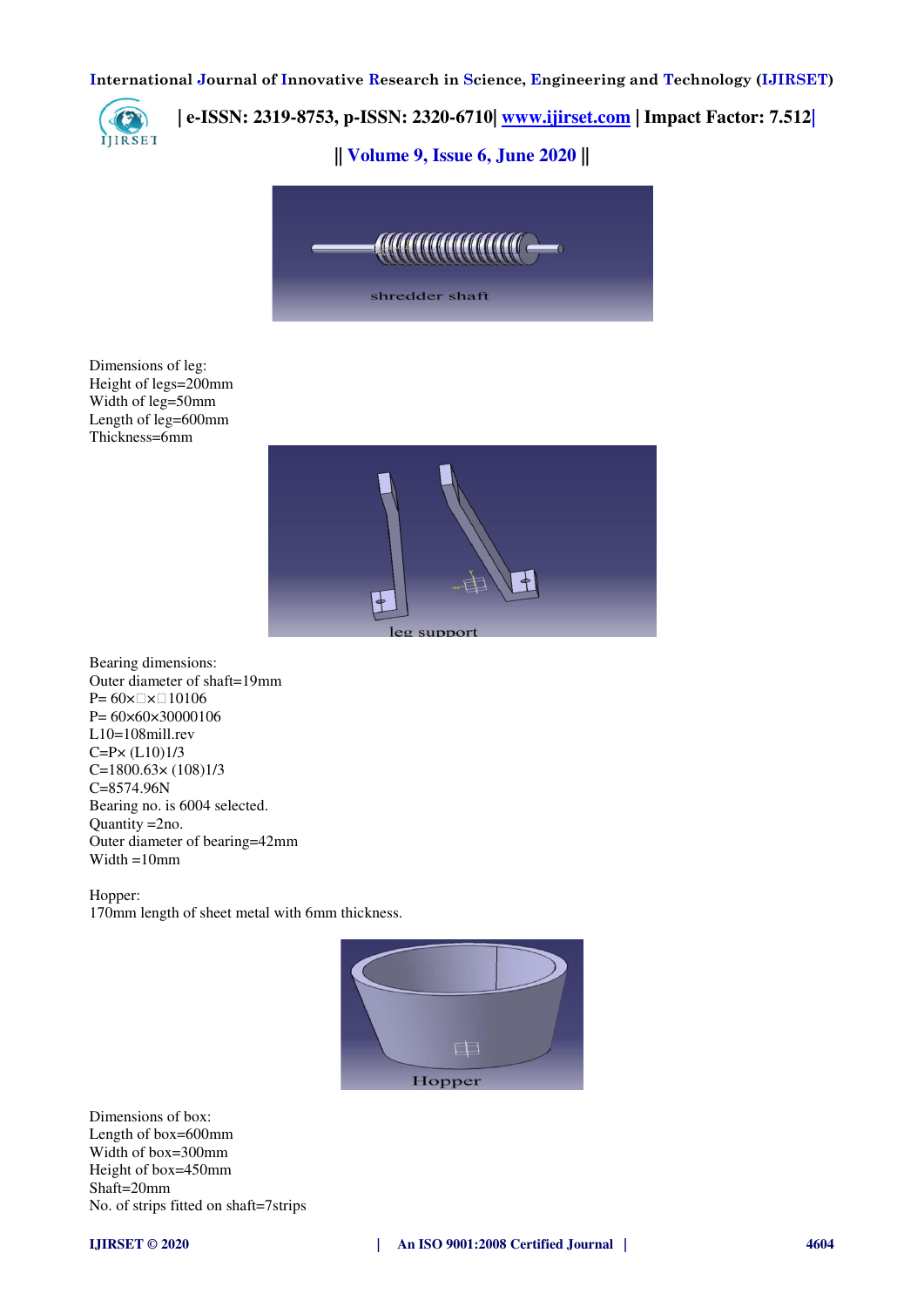

 **| e-ISSN: 2319-8753, p-ISSN: 2320-6710| [www.ijirset.com](http://www.ijirset.com/) | Impact Factor: 7.512|**

**|| Volume 9, Issue 6, June 2020 ||** 

Distance between two strips=150mm Quantity of soil= 35% of volume of box Quantity of waste= 30% of volume of box Space for area= 35% of volume of box



Assembly of Waste shredder



Assembly of Conveyor for passing the waste.



After Fabrication Project: